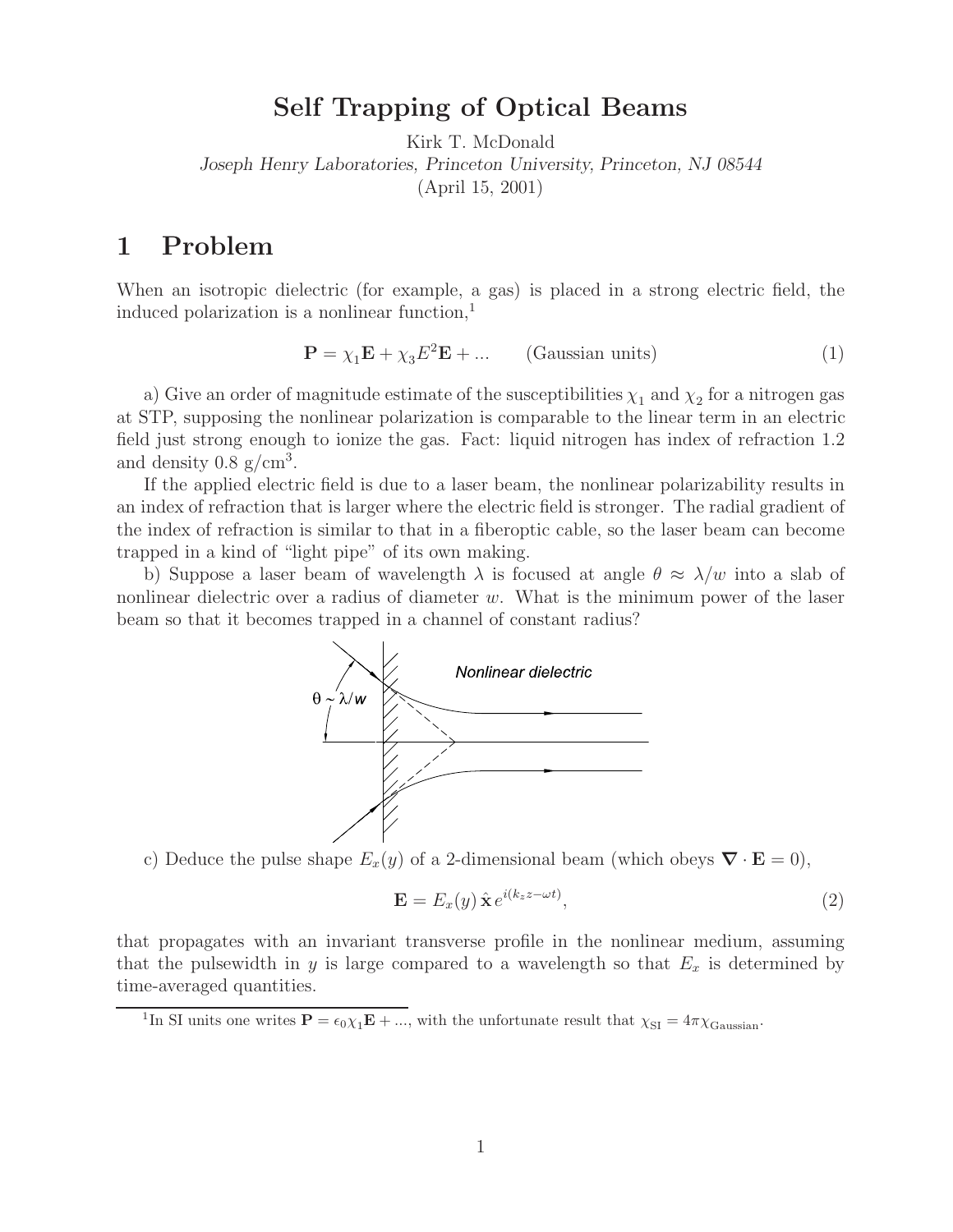## **2 Solution**

*This problem is based on a paper by* R.Y. Chiao, E. Garmire and C.N. Townes, Phys. Rev. Lett. **13**, 479 (1964).<sup>2</sup>

We work in Gaussian units.

a) We recall that the electric displacement is related by,

$$
\mathbf{D} = \mathbf{E} + 4\pi \mathbf{P} = \epsilon \mathbf{E},\tag{3}
$$

so the dielectric "constant"  $\epsilon$  follows from eq. (3) as,

$$
\epsilon = 1 + 4\pi \chi_1 + 4\pi \chi_3 E^2 + \dots \equiv \epsilon_1 + \epsilon_3 E^2 + \dots \tag{4}
$$

The index of refraction  $n$  is, of course, related by,

$$
n = \sqrt{\epsilon} \approx 1 + 2\pi\chi_1 + 2\pi\chi_3 E^2 + \dots
$$
 (5)

For a typical gas at STP,  $n - 1 \approx$  few  $\times 10^{-4}$ , so we estimate the linear susceptibility as,

$$
\chi_1 \approx \frac{n-1}{2\pi} \approx 10^{-4}.\tag{6}
$$

For a somewhat more precise estimate we use the given facts about nitrogen. The index of liquid nitrogen is related to its susceptibility  $\chi_L$  via  $n_L = 1.2 \approx \sqrt{1+4\pi\chi_L}$ , so  $\chi_L \approx$  $0.44/4\pi = 0.035$ . The susceptibility is proportional to the density, so the susceptibility of nitrogen gas, whose density is  $\rho_{\text{gas}} = 28 \text{ g}/22.4 \text{ l} = 1.25 \times 10^{-3} \text{ g/cm}^3$ , is given by  $\chi_1 = \chi_L \rho_{\text{gas}}/\rho_L = 0.035 \cdot 1.25 \times 10^{-3}/0.8 = 5.5 \times 10^{-5}$ . The index of the gas is  $n \approx \sqrt{1+4\pi\chi_R} \approx 1+2\pi\chi_L \approx 1.00035$ . The actual value for the index of pitrogen gas at STD is  $\sqrt{1+4\pi\chi_1} \approx 1+2\pi\chi_1 \approx 1.00035$ . The actual value for the index of nitrogen gas at STP is  $n = 1.00030$ .

We estimate that the nonlinear term in the polarizability is comparable to the linear term when the external field is barely sufficient to ionize a nitrogen atom. For this the field strength would need to be about 6  $V/$ angstrom (since air is transparent for light up to about 6 eV, and the size of a nitrogen atom is about 1 angstrom). Recalling that  $1 V = 300$ statvolt, we need field  $E_{\text{ionize}} \approx (6/300) \times 10^8 = 2 \times 10^6$  statvolt/cm. Thus, we estimate,

$$
\chi_3 \approx \frac{\chi_1}{E_{\text{ionize}}^2} \approx \frac{5 \times 10^{-5}}{(2 \times 10^6)^2} \approx 1.25 \times 10^{-17}.
$$
 (7)

b) We consider the fate of a ray that is initially at angle  $\theta \approx \lambda/w$  to the axis of the laser beam, shown as a dashed line in the figure.



<sup>2</sup>http://kirkmcd.princeton.edu/examples/optics/chiao\_prl\_13\_479\_64.pdf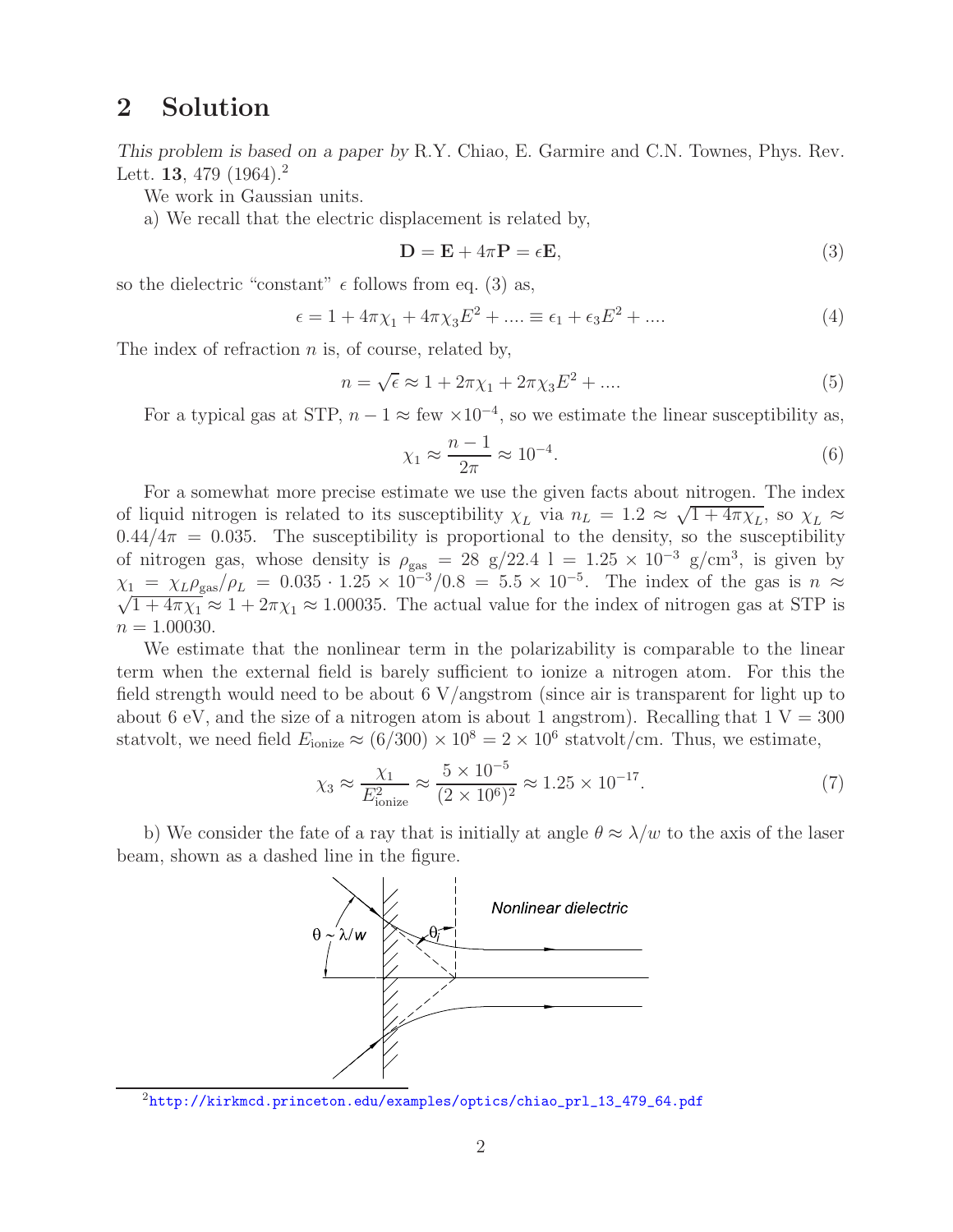The index of refraction is varying with position along this ray, reaching a value  $n_{\text{max}}$  on the axis of the laser beam. In a simplified view, this ray would like to continue across the axis of the beam back into the region of low index of refraction, where  $n \approx 1$ . However, a ray is subject to total internal relection when going from high index to low index if,

$$
n_{\max} \sin \theta_i > 1,\tag{8}
$$

according to Snell's law. From the figure, we see that,

$$
\sin \theta_i \approx \cos \theta. \tag{9}
$$

Taking  $n_{\text{max}}$  from eq. (4), the ray will be totally internally reflected, and hence trapped in a tube, if,

$$
(1 + 2\pi\chi_1 + 2\pi\chi_3 E^2) \left(1 - \frac{\theta^2}{2}\right) \approx 1.
$$
 (10)

For  $2\pi\chi_1 \approx 2\pi\chi_3 E^2$  and  $\theta \approx \lambda/w$ , this requires a laser electric field strength of,

$$
E^2 \approx \frac{\theta^2}{8\pi\chi_3} \approx \frac{(\lambda/w)^2}{8\pi\chi_3}.
$$
\n(11)

The corresponding laser power  $P$  is given in terms of the Poynting vector  $S$  as,

$$
P = S \cdot \text{Area} \approx \frac{c}{4\pi} E^2 w^2 \approx \frac{c(\lambda/w)^2 w^2}{2(4\pi)^2 \chi_3} = \frac{c}{2\chi_2} \left(\frac{\lambda}{4\pi}\right)^2 \approx \frac{3 \times 10^{10} \cdot (5 \times 10^{-6})^2}{2 \times 10^{-17}}
$$
  

$$
\approx 3 \times 10^{16} \text{ erg/s} = 3 \times 10^9 \text{ W} = 3 \text{ GW.}
$$
 (12)

Such powers can be achieved in table-top lasers, where a pulse of is compressed to 100 ps and amplified to 1 J.

We note that for the focused laser beam to be just below the ionization threshold, the focus angle  $\theta$  obeys,

$$
\theta \approx \sqrt{8\pi \chi_3 E^2} \approx \sqrt{8\pi \chi_1} \approx \sqrt{14 \times 10^{-4}} \approx \frac{1}{25} \,. \tag{13}
$$

Since the focus angle is roughly the ratio  $D/f$  of the diameter D of the focusing lens to its focal length f, we see that a "long" lens of  $f/D \approx 25$  must be used. The spot size  $w$ , and hence the approximate diameter of the self-trapped filament of light, is given by  $w \approx \lambda/\theta \approx 25\lambda \approx 12 \mu \text{m}$ .

c) The wave equation in the nonlinear medium is,

$$
\nabla^2 \mathbf{E} = \frac{n^2}{c^2} \frac{\partial^2 \mathbf{E}}{\partial t^2} = \frac{\epsilon_1 + \epsilon_3 E^2}{c^2} \frac{\partial^2 \mathbf{E}}{\partial t^2},\tag{14}
$$

where  $\epsilon_1 = 1 + 4\pi\chi_1$  and  $\epsilon_3 = 4\pi\chi_3$ . Inserting the pulse (2) into the wave equation, we find,

$$
E''_x - k_z^2 E_x = -\frac{\omega^2}{c^2} (\epsilon_1 + \epsilon_3 E^2) E_x,
$$
\n(15)